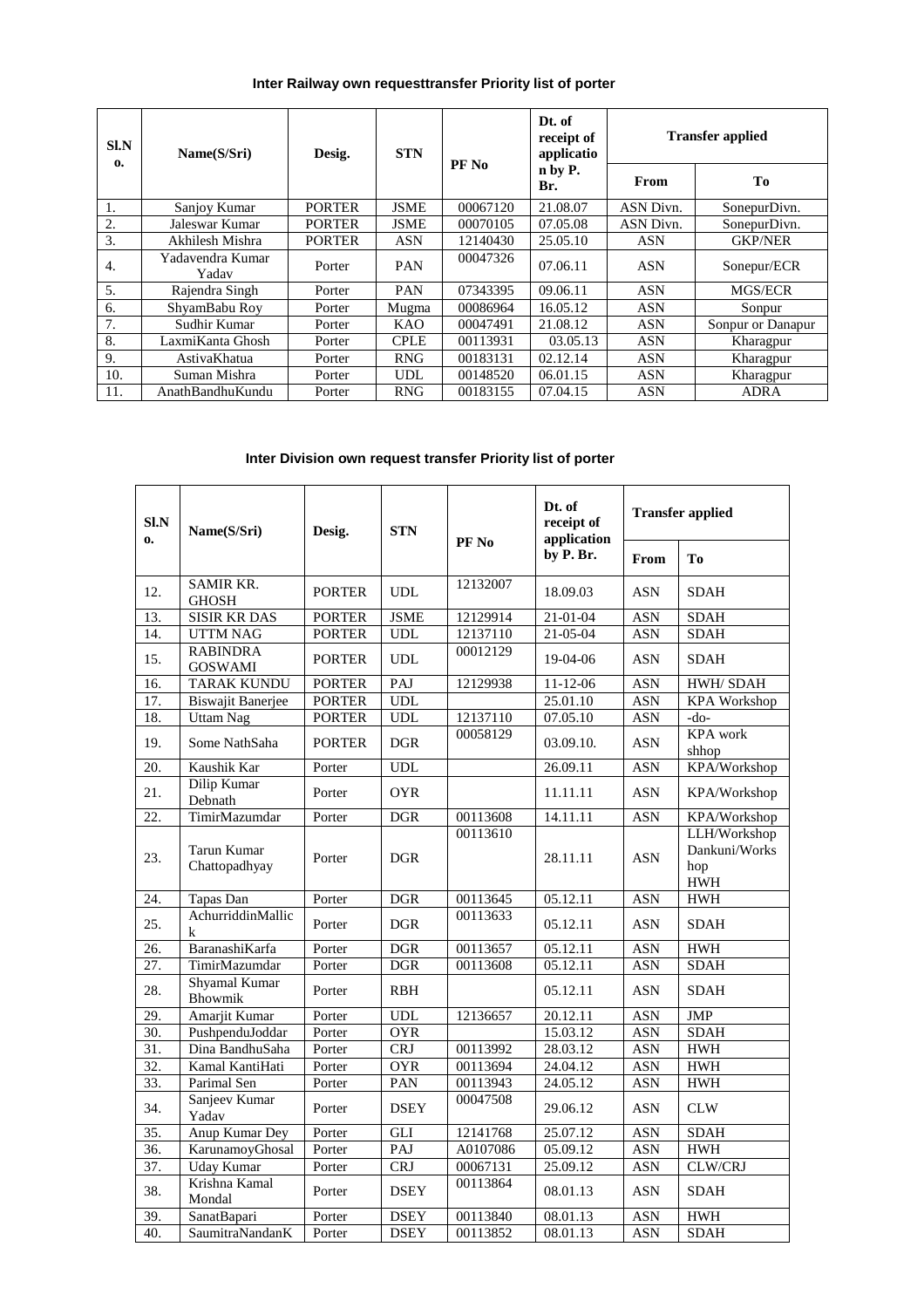|     | ar                          |        |             |          |           |            |                 |
|-----|-----------------------------|--------|-------------|----------|-----------|------------|-----------------|
| 41. | Dilip Kumar<br>Debnath      | Porter | <b>OYR</b>  |          | 14.08.13  | <b>ASN</b> | SDAH (REM)      |
| 42. | Shyam Sunder<br>Dey         | Porter | <b>RNG</b>  | 00113920 | 18.09.13  | <b>ASN</b> | <b>SDAH</b>     |
| 43. | Ravish Kumar                | Porter | <b>PCR</b>  | 00145531 | 14.05.14  | <b>ASN</b> | <b>MLDT</b>     |
| 44. | DebrajBandyopad<br>hyay     | Porter | <b>DSEY</b> | 00014635 | 08.09.14  | <b>ASN</b> | <b>KPA/SDAH</b> |
| 45. | Dinabandhu<br><b>Biswas</b> | Porter | <b>UKA</b>  | 00182928 | 25.02.15  | <b>ASN</b> | <b>SDAH</b>     |
| 46. | Subhankar Ghosh             | Porter | <b>RBH</b>  | 00182801 | 23.03.15  | <b>ASN</b> | <b>SDAH</b>     |
| 47. | Tapan Kumar<br>Halder       | Porter | <b>UKA</b>  | 00182904 | 25.03.15  | <b>ASN</b> | <b>SDAH</b>     |
| 48. | TusharKantiMond<br>al       | Porter | <b>RBH</b>  | 00182813 | `19.05.15 | <b>ASN</b> | <b>SDAH</b>     |
| 49. | ArbinduKundu                | Porter | `RBH        | 00182825 | 20.05.15  | <b>ASN</b> | <b>SDAH</b>     |
| 50. | Naba Kumar<br>Mondal        | Porter | <b>PCR</b>  | 00182655 | 01.02.16  | <b>ASN</b> | <b>SDAH</b>     |

## **Intera Division own request transfer Priority list of porter**

| Applied for ASN          |                         |             |             |                 |                       |             |                         |  |
|--------------------------|-------------------------|-------------|-------------|-----------------|-----------------------|-------------|-------------------------|--|
| Sl No                    | Name (S/Sri)            | Designation | Station     | PF Number       | Date of               |             | <b>Transfer applied</b> |  |
|                          |                         |             |             |                 | Recipt                | From        | To                      |  |
| 01                       | Kali Pada Das           | Porter      | <b>STL</b>  | 00183313        | $\overline{24.10.14}$ | <b>STL</b>  | <b>ASN</b>              |  |
| 02                       | Hari Om Singh           | Porter      | <b>STN</b>  | 00110917        | 04.12.14              | <b>STN</b>  | <b>ASN</b>              |  |
| 03                       | <b>Basant Prasad</b>    | Porter      | <b>RNG</b>  | 00404745        | 05.12.14              | <b>RNG</b>  | <b>ASN</b>              |  |
| 04                       | Krishna Halder          | Porter      | CRJ         | 00183260        | 01.04.15              | <b>CRJ</b>  | <b>ASN</b>              |  |
| 05                       | MdNaushad               | Porter      | <b>STN</b>  | 0060860         | 17.04.15              | <b>STN</b>  | <b>ASN</b>              |  |
| 06                       | Wasim Reza              | Porter      | <b>CRJ</b>  | NPS06791        | 29.04.15              | <b>CRJ</b>  | <b>ASN</b>              |  |
| 07                       | Santosh Kumar Barik     | Porter      | <b>KMME</b> | 00183337        | 11.05.15              | <b>KMME</b> | <b>ASN</b>              |  |
| 08                       | Roshan Kr Pathak        | Porter      | <b>KAO</b>  | NPS06969        | 28.05.15              | <b>KAO</b>  | <b>ASN</b>              |  |
| 09                       | MdZawedAlam             | Porter      | <b>OYR</b>  | NPS006644       | 12.06.15              | <b>OYR</b>  | <b>ASN</b>              |  |
| 10                       | MdBazad Ansari          | Porter      | <b>UDL</b>  | <b>NPS06694</b> | 18.06.15              | <b>UDL</b>  | <b>ASN</b>              |  |
| 11                       | Rajesh Kumar Sah        | Porter      | <b>KPK</b>  | NPS06707        | 19.06.15              | <b>KPK</b>  | ASN&<br>CHC/ASN         |  |
| 12                       | Gurupada<br>Chakraborty | Porter      | <b>KPK</b>  | NPS06121        | 19.06.15              | <b>KPK</b>  | <b>ASN</b>              |  |
| 13                       | Ajay Kishor Pandey      | Porter      | Dumka       | NPS06212        | 22.06.15              | Dumka       | <b>ASN</b>              |  |
| 14                       | Viswajeet Singh         | Porter      | <b>UDL</b>  | 00062458        | 03.07.15              | <b>UDL</b>  | <b>ASN</b>              |  |
| 15                       | TanmoyBandyopadhya      | Porter      | <b>VDS</b>  | 00183301        | 07.07.15              | <b>VDS</b>  | <b>ASN</b>              |  |
| 16                       | Raj Kumar Ram           | Porter      | <b>JRW</b>  | 00061485        | 22.07.15              | <b>JRW</b>  | $ASN$ &<br>CHC/ASN      |  |
|                          | Applied for MDP         |             |             |                 |                       |             |                         |  |
| $\overline{01}$          | <b>JamunaPassey</b>     | Porter      | <b>MMD</b>  | 12122452        | 25.04.13              | <b>MMD</b>  | <b>MDP</b>              |  |
| $\overline{02}$          | MdAbul Ansari           | Porter      | <b>VDS</b>  | 00133723        | 29.07.13              | <b>VDS</b>  | <b>MDP</b>              |  |
| $\overline{03}$          | Imran Ansari            | Porter      | SLS         | 00154933        | 21.11.13              | <b>SLS</b>  | <b>MDP</b>              |  |
| $\overline{04}$          | Pramod Prakash          | Porter      | <b>BSKH</b> | 21003009        | 11.02.14              | <b>BSKH</b> | <b>MDP</b>              |  |
| $\overline{05}$          | Mukesh Kumar            | Porter      | <b>NRGO</b> | 00148301        | 17.06.15              | <b>NRGO</b> | <b>MDP</b>              |  |
| Applied for suri         |                         |             |             |                 |                       |             |                         |  |
| 01                       | KaloMahara              | Porter      | <b>DUJ</b>  | 00054823        | 22.04.13              | <b>DUJ</b>  | <b>SURI</b>             |  |
| $\overline{03}$          | AbulBasar               | Porter      | <b>UKA</b>  | 00182874        | 17.04.15              | <b>UKA</b>  | <b>SURI</b>             |  |
|                          | Applied for TI/STN      |             |             |                 |                       |             |                         |  |
| 01                       | UbisarMarandi           | Porter      | TI(m)/UDL   | 00015982        |                       | TI(m)/UDL   | TI (M)/STN              |  |
| Applied for BDME/DEogarh |                         |             |             |                 |                       |             |                         |  |
| 01<br>02                 | Vikash Kumar            | Porter      | Dumka       | 00134545        | 31.10.13              | Dumka       | <b>BDME/Deogarh</b>     |  |
|                          | Umesh Kumar Verma       | Porter      | Chandan     | 00148027        | 24.10.14              | Chandan     | <b>BDME/Deogarh</b>     |  |